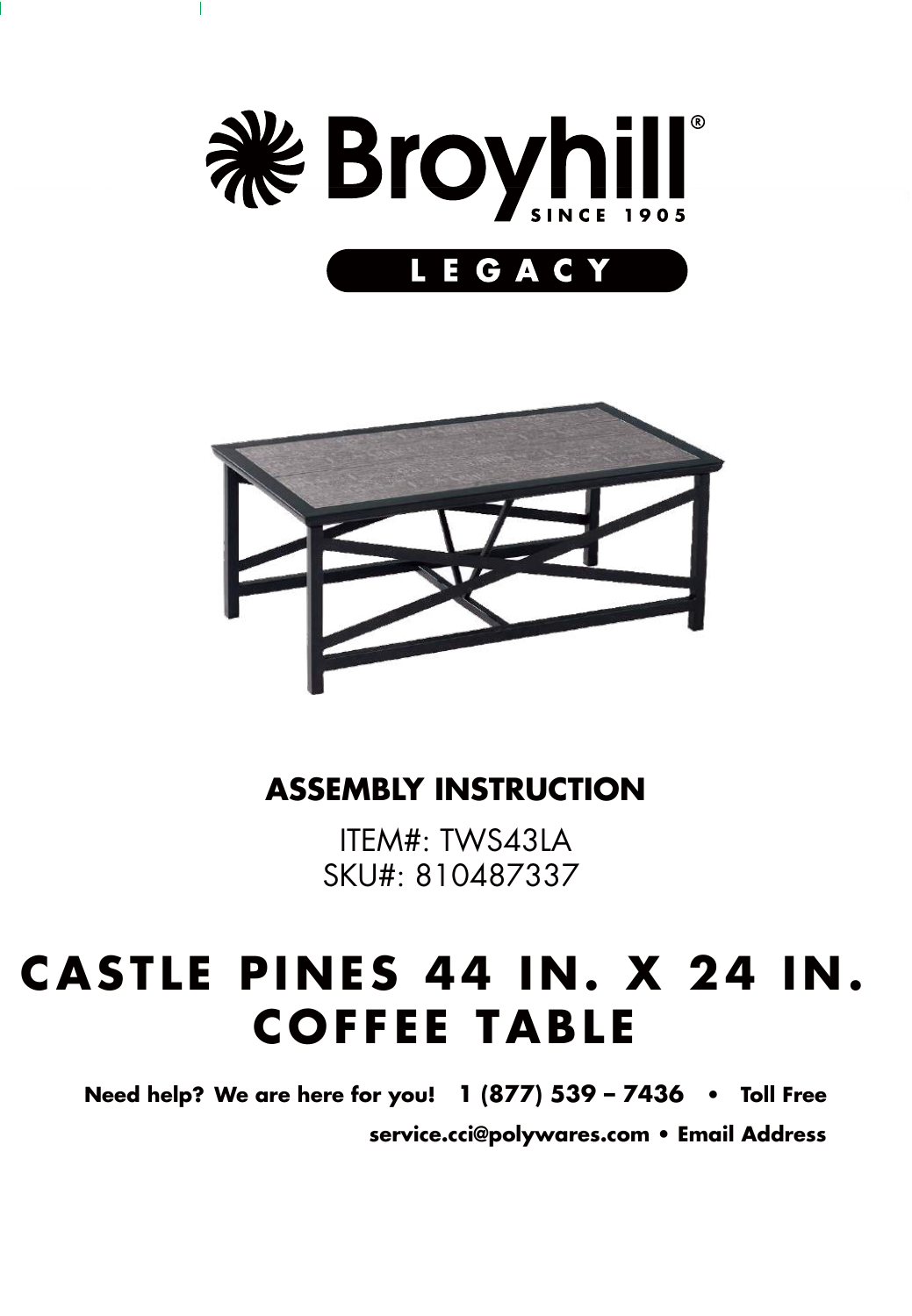## GENERAL BEST PRACTICES FOR ASSEMBLY:

Read all instructions before starting Clear a flat covered space to begin assembly Always best to do it with a friend

Note that hardware required is provided for every step

Pay attention to orientation

Letter of the part corresponds to a sticker on the product

Number of the hardware corresponds to its letter in the package

Helpful hints provided along the way

Retain these assembly instructions for future reference.

# WARNINGS:

Regularly check hardware and tighten if necessary

Use the correct bolts as indicated. Do not tighten any of the bolts until the table is completely assembled. Do not sit or stand on this table.

Do not discard of any of the packaging until you have checked that you have all of the parts and fittings required.

Keep children away during assembly. This item contains small parts that can be swallowed by children.

Children should always be under direct adult supervision while using this product.

Table is not to be used as a seating surface. Improper use of this product or failure to use may result in injury.

Do not place hot objects over 80 degrees on surface. Do not allow glasses to stand on the table surface under

the sun for a long time to avoid damage caused by high temperatures. Do not use abrasives or sharp tools when cleaning surface.

### MAINTENANCE:

Wash frame parts with mild soap and water, rinse thoroughly, and dry completely. Do not use bleach, acid, or other solvents on the frame parts.

Inspect and tighten all bolts and fasteners on a regular basis to ensure the proper performance and safety of your table. When moving the table, lift. Do not drag this table.

We recommend the use of furniture covers when not in use.

In order to prolong the life and beauty of your table, we recommend that it be stored in a dry and protected area during off season periods.

#### PAGE 1 OF 3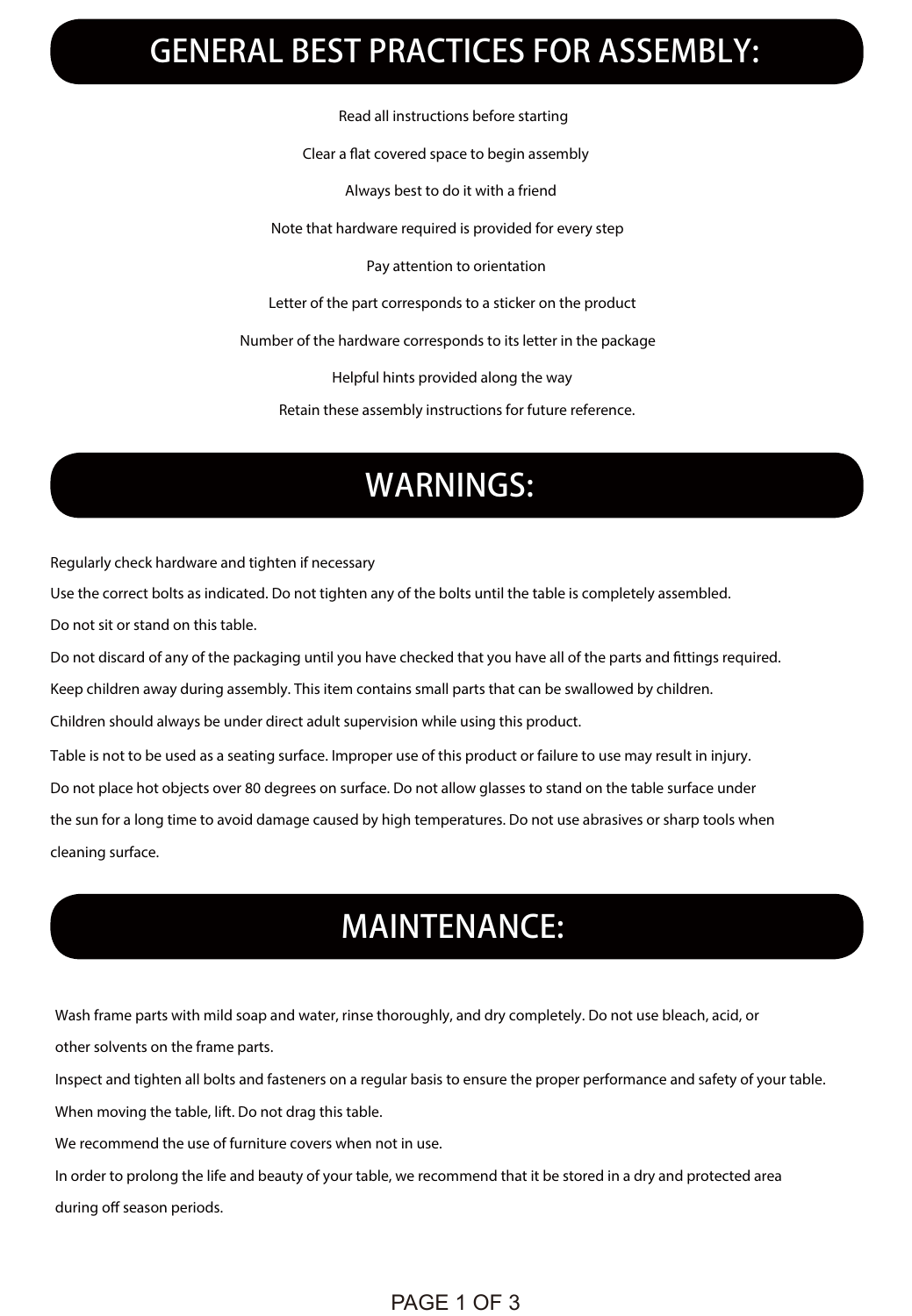

PARTS REQUIRED: 1, 2, 3, 5, & 6 Keep the bolts loose.



# STEP 1

| ∦ |  |  |
|---|--|--|
|   |  |  |
|   |  |  |
|   |  |  |
|   |  |  |



| PARIS LIST     |                      |                  |      |               |                      |                                    |    |
|----------------|----------------------|------------------|------|---------------|----------------------|------------------------------------|----|
| PART<br>INO.   | <b>MATERIAL CODE</b> | <b>PART</b>      | Q'TY | PART <br>INO. | <b>MATERIAL CODE</b> | <b>PART</b>                        | Q' |
|                | TWS43LA-CS05-1       | <b>TABLE TOP</b> |      | 4             | 62TWS43LAI101        | <b>SUPPORT</b>                     |    |
| $\overline{2}$ | TWS43LA-CS04-J       | LEG A            |      | 5             | 17C33A0706001YX      | (0)<br>$\frac{1}{2}$<br>BOLT M6*15 | 8  |
| 3              | TWS43LA-CS04-K       | LEG <sub>B</sub> |      | 6             | 17FA05040301-YX      | 0<br>WASHER D6.5*D13*1.0           | 8  |

| PART<br>NO. | <b>MATERIAL CODE</b> | <b>PART</b>                                           | Q'TY |
|-------------|----------------------|-------------------------------------------------------|------|
|             | 62TWS43LAI101        | <b>SUPPORT</b>                                        |      |
| 5           | 17C33A0706001YX      | <u> 1111111111111111111111111111111</u><br>BOLT M6*15 | 8    |
| 6           | 17FA05040301-YX      | WASHER D6.5*D13*1.0                                   | 8    |

PARTS LIST

Tools

Ⅴ

<u>i........................</u>